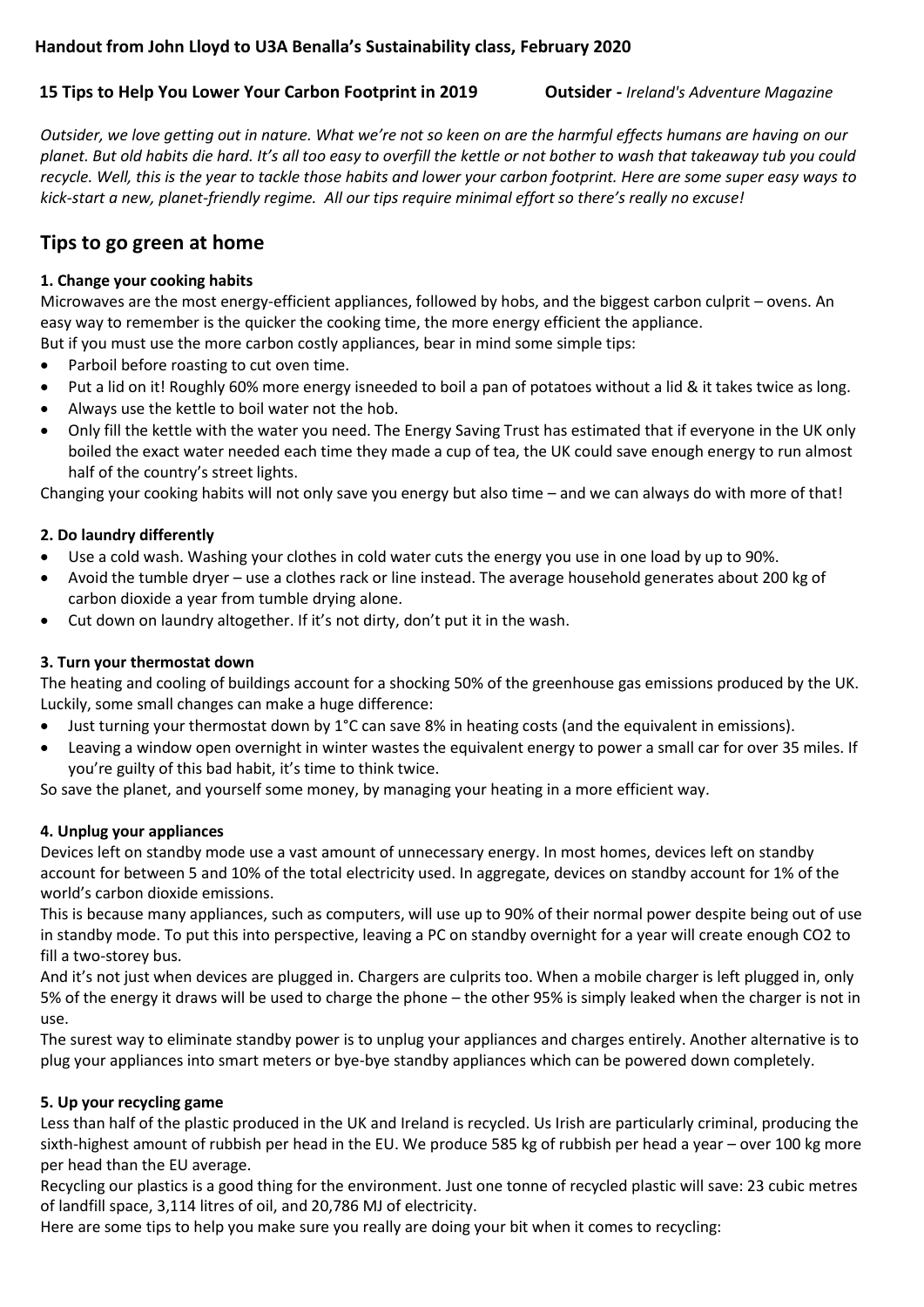- Wash those dirty food containers. All bottles, cartons and jars should be clean before being put in the recycling bin – otherwise they won't be processed. Things that can't be washed, like takeaway pizza boxes, where the food has permeated the container cannot be recycled at all.
- Remove lid tops. Lids to bottles and jars are made from different materials to their containers and need to be recycled separately. Both lid and bottle can only be recycled if you separate them yourself.
- No wet or shredded paper. The fibres that make up paper are destroyed when shredded or wet and so cannot be recycled to make new paper.

# **Shop smarter**

#### **6. Eat in local and in season**

Just the transport of food accounts for 20% of the greenhouse gas emissions produced by the food industry. Buying local produce where possible will help to cut down your contribution to emissions. However, be warned. Buying 'local' food from a supermarket might not always reduce your emissions as very often food is transported to a central processing and packaging plant. Buying from a farmers market is the only really surefire way to reduce your food miles. And it's not just eating locally that's important. Eat those local fruits and veg in season. Local tomatoes grown in a hothouse during the winter, or apples kept in cold storage to be eaten in the summer, will create more emissions than the same fruits imported all the way from New Zealand. So instead of mindlessly grabbing those bananas, [check out](http://www.bestinseason.ie/whats-in-season/)  [what's in season](http://www.bestinseason.ie/whats-in-season/) and make a more thoughtful decision.

### **7. Cut your meat intake**

An estimated 20% of the world's greenhouse gas emissions from human-related activities come from livestock farming. Much of this is due to the greenhouse gases produced by animals themselves. 65% of the total quantity of nitrous oxide produced by human activity comes from animal manure. While cows and sheep produce 37% of the total methane. Both of these gases contribute far more to global warming than CO2. The heat trapping effect of methane is 30 times that of CO2 and nitrous oxide is a whopping 300 times more damaging.

And the harmful effects of meat don't stop there. Our hunger for meat has caused huge deforestation to make room for more pastures. Livestock farming is responsible for 70% of the deforestation of the Amazon rainforest.

The thing is, it hasn't always been this way. The average person now eats twice as much meat as we did 50 years ago. This is one habit that has grown out of control.

Moving to a vegetarian diet could cut your food-related carbon emissions by half. But your change doesn't have to be so drastic. Simply cutting your meat intake will have a positive effect. Consider taking up weekday vegetarianism, or if that's still too much, make the [Meat Free Mondays Pledge.](https://www.meatfreemondays.com/)

#### **8. Carry your own reusable shopping bag**

To produce just 5 plastic bags, roughly 1 kg of CO2 is created.

That being said, the real damage done by plastic bags is the fact that they are currently not recyclable, meaning the only thing for them in the landfill. Unfortunately, many plastic bags don't make it that far and end up floating around as risks to our animals. Plastic bags are responsible for causing the deaths of over 100,000 marine animals, with sea turtles being most at risk accidentally mistaking the bags as jellyfish.

I think we can all agree that with so many reusable alternatives, plastic bags are something we can cut out of our lives for good. If you're not doing it already, get on the case!

#### **9. Choose waste-free options**

Lowering your carbon footprint can just be about very simple choices. We've already talked about recycling, but much of cutting carbon emissions is to do with reducing what we produce to begin with. Next time you go to the supermarket, opt for buying loose fruits and vegetables instead of the pre-packaged stuff.

And when you have to buy packaged goods, try to buy product packaging that can be recycled in its entirety – no plastic films, or mixed materials. You'll be on your way to waste free living in no time!

#### **10. Think before you buy**

We live in a world of fast fashion. Clothing is so cheap now, it's the done thing to buy new the latest trends. But our shopping habits have environmental consequences. The production of non-natural fibres found in many of our clothes releases incredibly damaging greenhouse gas nitrous oxide into the atmosphere. We should be trying to make the clothes we have last longer, reducing our rate of clothes production. The Bureau of International Recycling found that rescuing just one kilogram of used and unwanted clothing from the landfill can save up to 3.6 kg of CO2.

Next time you're out shopping consider instead: